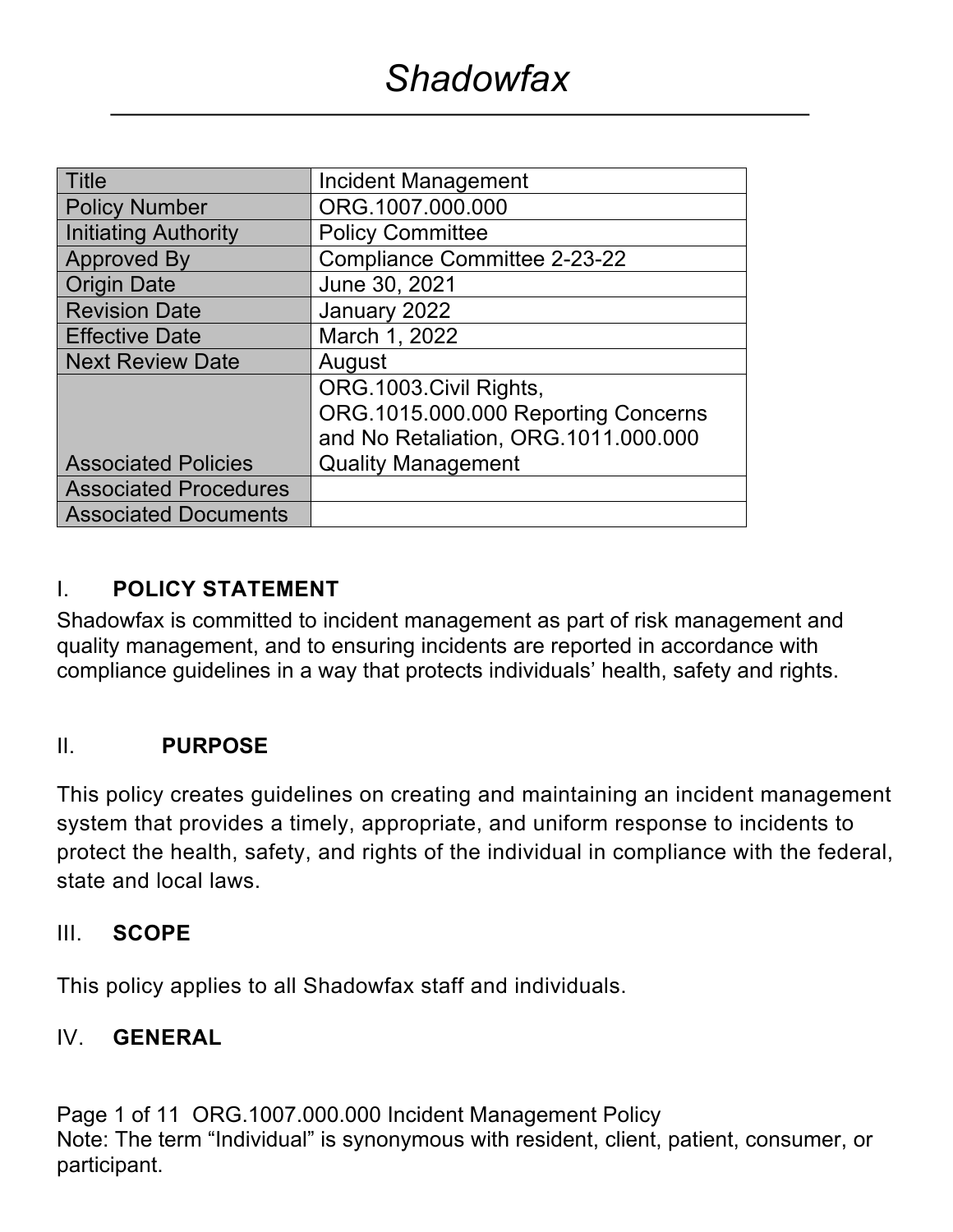This policy is based on the standards set by PA Code Title 55 Chapters 6100, 2380, 2390, 52, PA Code Title 6 Chapter 11, and Office of Developmental Programs (ODP) Incident Management Bulletin 00-21-02.

In accordance with Bulletin 00-21-02 Incident Management, this policy covers uniform practices for:

- Building organizational policies and structures to support incident management.
- Taking timely and appropriate action in response to incidents.
- Reporting of incidents.
- **•** Investigation of incidents.
- Taking corrective action in response to incidents that both mitigate risk(s) and decrease the chance of a future occurrence of a similar incident.
- Implementing quality management, risk management, and incident management processes for the analysis and interpretation of individual and aggregate incident data.

## Key Definitions (for additional terms and definitions, see ODP Bulletin 00-21-02)

Corrective Action – Action implemented to increase protections to individuals from similar future incidents. Corrective action can be implemented for a single individual or related to an organizational change to prevent similar incidents to all individuals.

Critical Incident – A type of incident that has been determined to be a sufficiently serious indicator of risk that it requires an investigation by a Department Certified Investigator.

Incident – An event with potential to adversely impact an individual's health, safety, or rights. Incidents include suspicions, allegations, and actual occurrences of harm.

Incident Management - The response to an event, intended to ensure the adequate, appropriate, and effective protection and promotion of the health, safety, and rights of the individual.

Page 2 of 11 ORG.1007.000.000 Incident Management Policy Note: The term "Individual" is synonymous with resident, client, patient, consumer, or participant.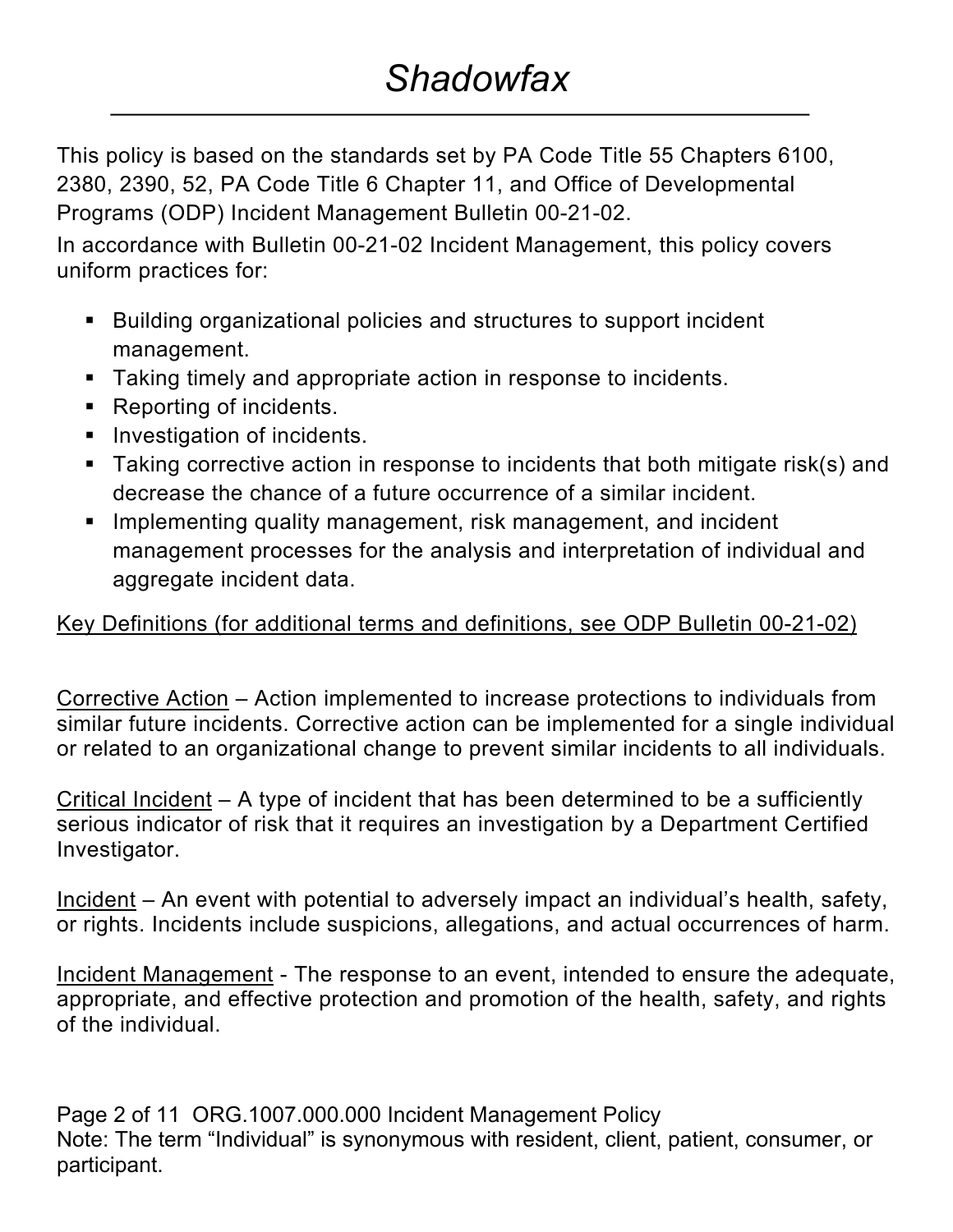Investigation – The process of identifying, collecting, and assessing evidence from a reportable incident in a systemic manner by a person certified by the Department's approved Certified Investigator Training Program.

Target – The person or entity who is alleged to have caused the incident to occur.

Victim –The individual to whom the incident occurred or is alleged to have occurred.

## V. **POLICY**

### **Written Policies and Procedures**

All Shadowfax programs will develop, implement and maintain written incident management-related policies and procedures that:

- Meet the requirements of all applicable laws, regulations, policies, and procedures related to incident management.
- Support the collaboration with appropriate stakeholders to:
	- $\circ$  mitigate individual risk(s);
	- $\circ$  mitigate agency-wide risk(s);
	- o promote health, safety, and rights for all individuals;
	- o implement incident management, risk management, and quality management activities.
- Require that the security of investigation files and evidence be maintained.
- Ensure that person(s) designated by the individual listed in the ISP are notified about incident management activities as indicated by the individual, including about what incidents and circumstances the person(s) designated should be notified.
- Require the release to the individual and persons designated by the individual upon request of the incident report, or a summary of the incident, the findings and the actions taken, redacted to exclude information about another individual and the reporter, unless the reporter is the individual who receives the report

Page 3 of 11 ORG.1007.000.000 Incident Management Policy Note: The term "Individual" is synonymous with resident, client, patient, consumer, or participant.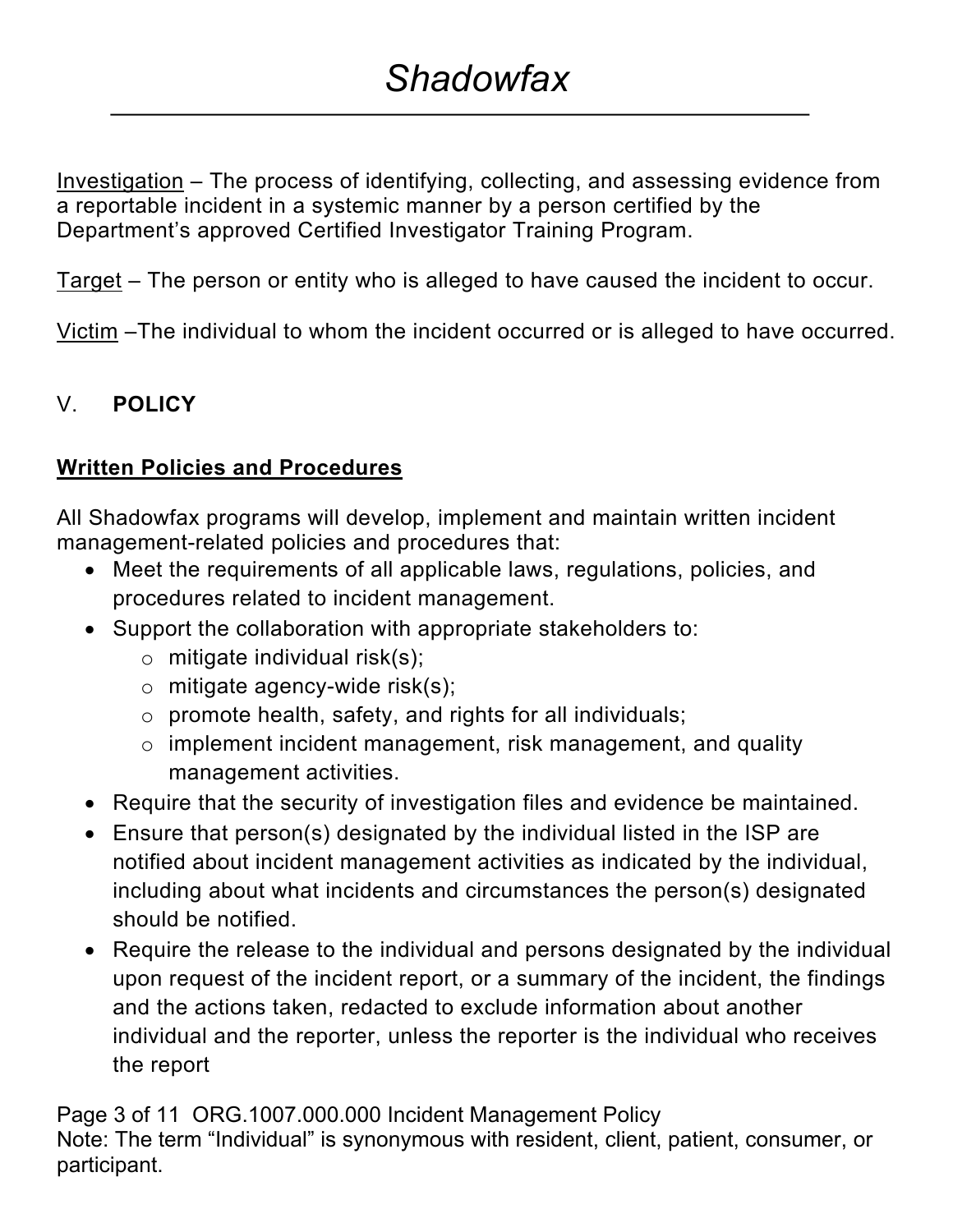• Assure implementation of appropriate preventative and additional corrective action for incidents.

## **Education and Training**

Education and Training for the individual will:

- be offered for the individual, their families and designated person(s) at the time of entry into Shadowfax programs. This training will cover incident management policies and procedures and will be presented in a format that meets the individual's communications needs.
- be required based on the circumstances of incidents

Education and Training for Staff will:

- be required based on the circumstances of incidents
- include Incident Management training as part of his/her initial orientation and annually thereafter. The Incident Management training includes how to recognize, respond to, report, and prevent incidents.
- include Protective Services training as part of his/her initial orientation and annually thereafter. The Protective Services training includes prevention, detection, and reporting of abuse, suspected abuse, and alleged abuse in accordance with:

The Older Adults Protective Services Act The Child Protective Services Law The Adult Protective Services Act and applicable regulations

Each program area will develop written policies and procedures for training all staff specific to each program's regulatory requirements.

## **Receiving Documents and Complaints**

Incidents include suspicions, allegations, and actual occurrences of harm. Incidents must be reported regardless of the actual or perceived harm to the individual.

Page 4 of 11 ORG.1007.000.000 Incident Management Policy Note: The term "Individual" is synonymous with resident, client, patient, consumer, or participant.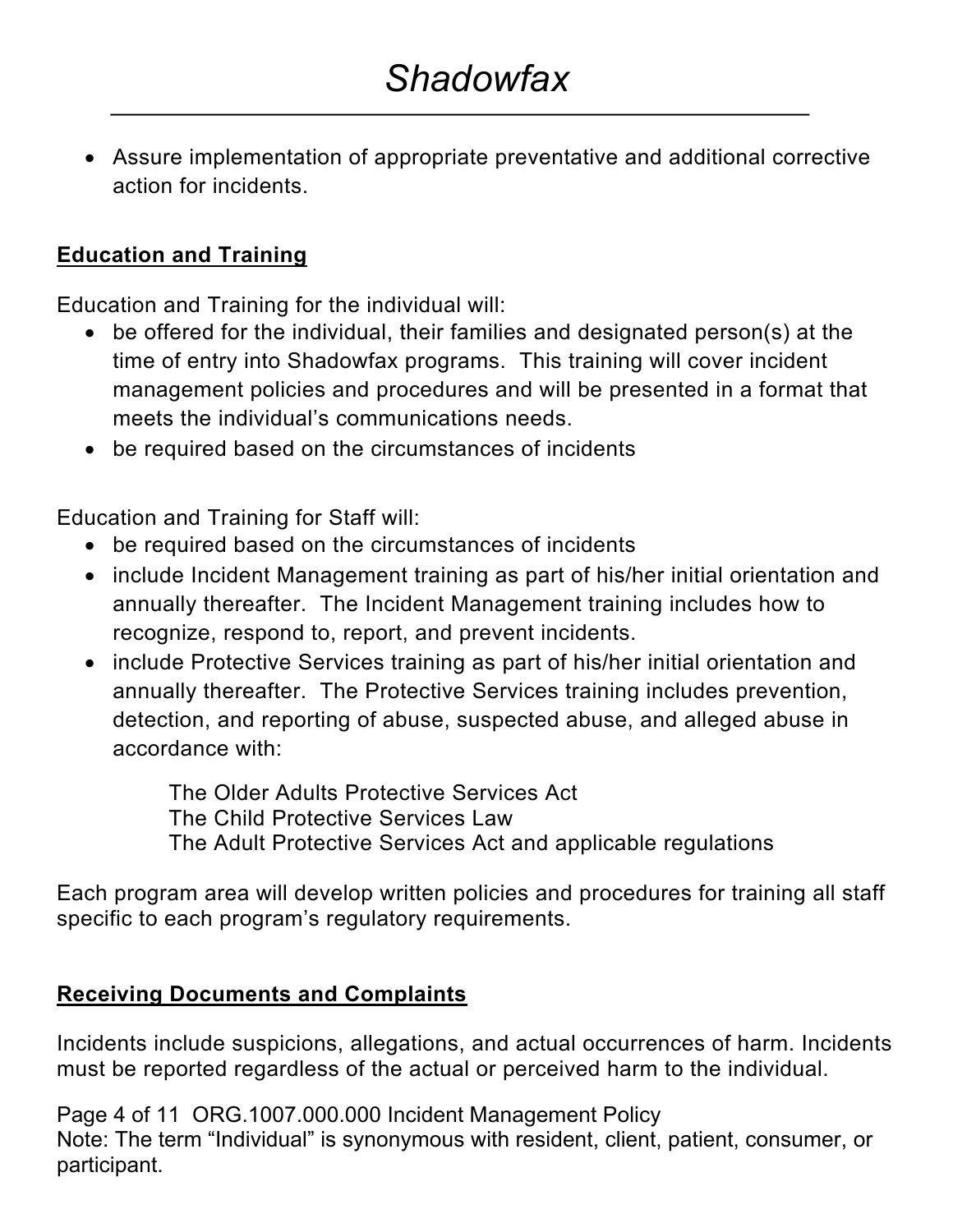# *Shadowfax*

Retaliation against an individual for reporting allegations of misconduct in good faith or for participating in an investigation of alleged misconduct in good faith is a violation of Shadowfax policy and will be subject to disciplinary action up to and including termination. For more information, see policy ORG.1015.000.000 Reporting Concerns and No Retaliation, and policy ORG.1003.000.000 Civil Rights.

Shadowfax will develop, implement and maintain written incident reporting procedures that:

- allow for written or oral complaints, including anonymous complaints
- offer and provide assistance to an individual who desires to file a complaint in writing to prepare and submit the complaint
- require documentation and management of complaints, including repeated complaints
- explain the categories of incidents that must be required and the required reporting timeframes
- require reporting to the Office of Developmental Programs (ODP) and the County Mental Health/ Intellectual and Developmental Disabilities Office (MH/IDD) via the Enterprise Incident Management (EIM) and prohibit informal reviews of events that may be classified as an incident in lieu of being reported in the Department's information management system.

# **Incident Management Process Roles**

Roles and associated responsibilities will be assigned based on the nature of each incident so that incidents are managed objectively. A person may have more than one role in the incident management process. The role assignments will support the ability to adhere to all applicable laws, regulations, and ODP policies and procedures.

# **Response Upon Discovery or Recognition**

Shadowfax will take immediate action to protect the health, safety, rights, and wellbeing of the individual following the initial knowledge or notice of an incident, alleged incident, or suspected incident, including, but not limited to:

Page 5 of 11 ORG.1007.000.000 Incident Management Policy Note: The term "Individual" is synonymous with resident, client, patient, consumer, or participant.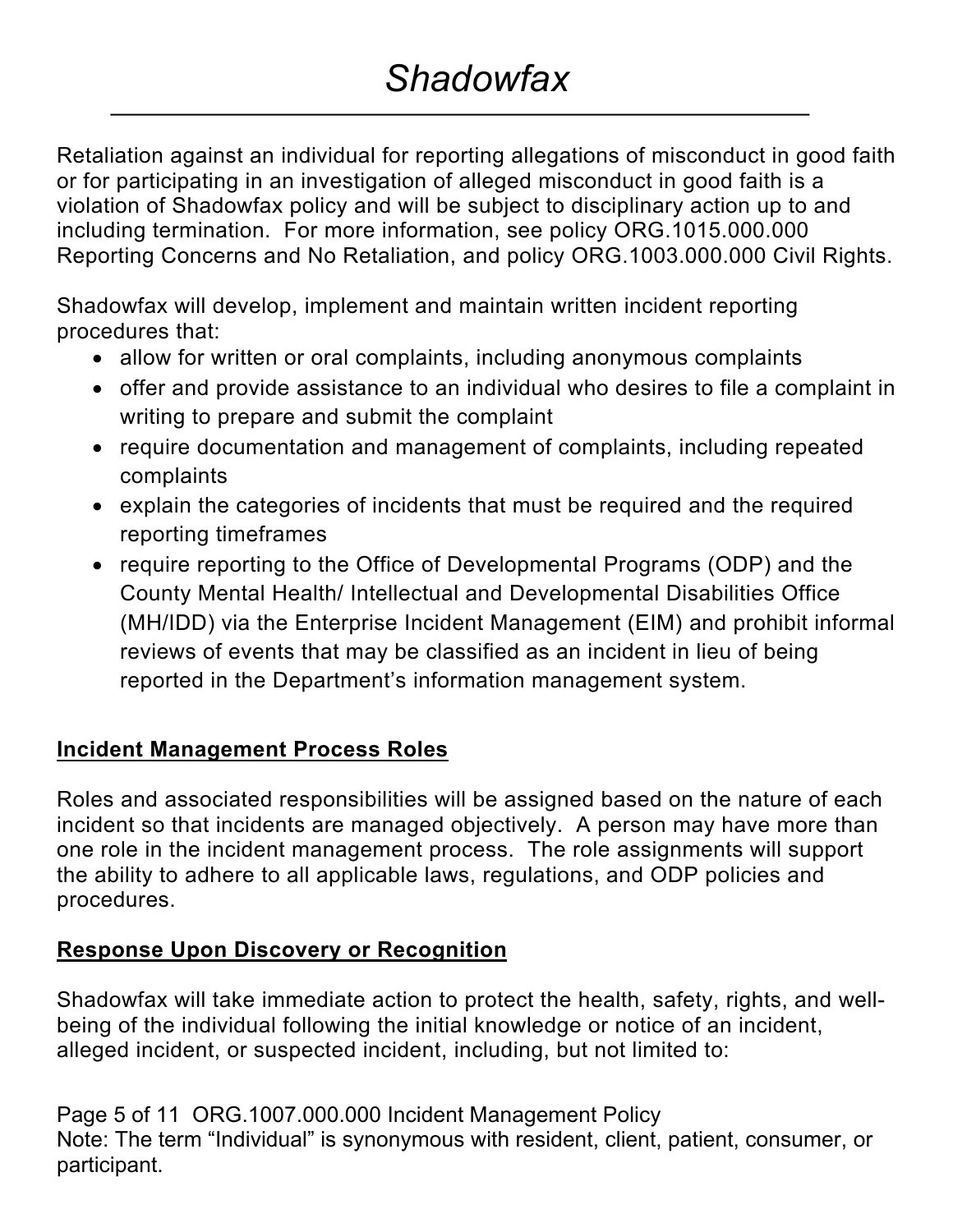- Quickly reducing or removing any imminent risk to the individual.
- Arranging for emergency or timely medical care.
- Offering and ensuring access to a medical professional, such as a Sexual Assault Nurse Examiner (SANE), that is trained to examine individuals and collect evidence for incidents of sexual abuse.
- Separation of the victim from the alleged target(s), continuing until the investigation is completed.
- If the alleged target is a Shadowfax staff member, the staff member shall not be permitted to work directly with the victim or any other individual during the investigation process until the investigation determination is completed and corrective action(s) specific to the target are implemented. This may include suspension of the staff member during the investigation.
- Notifying the following about the incident as appropriate, in accordance with 55 Pa. Code § 6100.46:
	- o Adult Protective Services
	- o Older Adult Protective Services
	- $\circ$  The individual and persons designated by the individual, unless the person designated by the individual is the target.
	- o The Department of Aging and the Department of Human Services
	- $\circ$  The designated managing entity (AE)
	- $\circ$  The county government office responsible for the intellectual disability program
	- o (County ID Program) if applicable.
- Notifying the person(s) designated by the individual immediately upon recognizing or discovering an incident as stated within the ISP.
- Arranging for counseling by a qualified professional or a victim's assistance program.
- Notifying local law enforcement in accordance with protective service law requirements.
- Notifying Shadowfax management in compliance with HIPAA Privacy regulations.

Page 6 of 11 ORG.1007.000.000 Incident Management Policy Note: The term "Individual" is synonymous with resident, client, patient, consumer, or participant.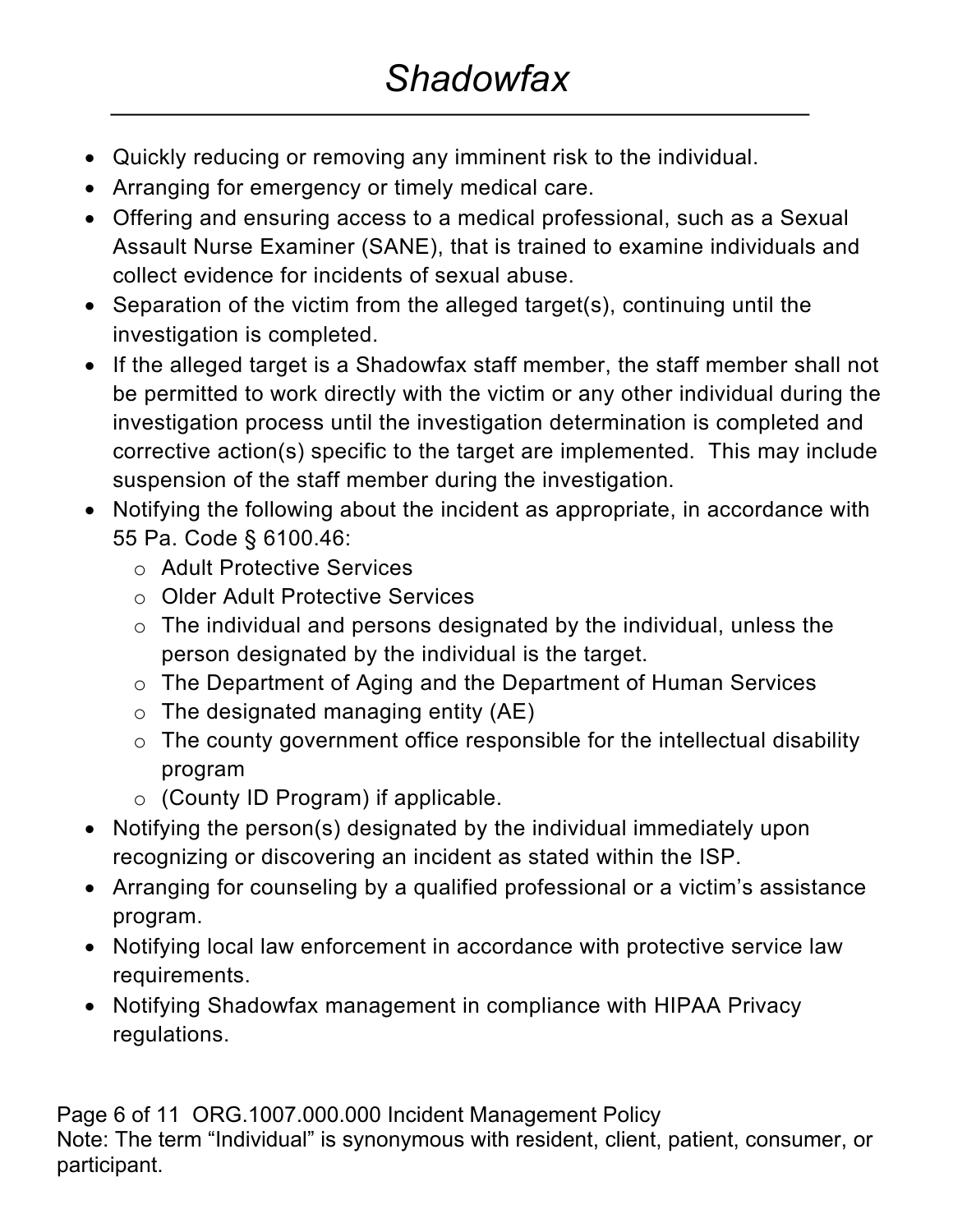## **Certified Investigator**

Incidents that are categorized as critical incidents must be investigated by a certified investigator. Investigations Shadowfax undertakes within the scope of Bulletin 00-21-02, will not be delayed, halted, or terminated because of the involvement of an external investigating entity. If an external investigating entity requests Shadowfax delay, halt, or terminate an investigation, Shadowfax will attempt to obtain this request in writing and discuss the request with the appropriate ODP office.

#### **Investigation Timeframes**

To respect all parties involved in an incident investigation, and to resolve potential issues or clear up the matter in a fair manner, investigations should be conducted thoroughly, quickly and efficiently. Collecting information and evidence in an incident investigation as quickly and efficiently as practical is critical to making sure the information or evidence isn't forgotten, lost, or altered intentionally or unintentionally.

The first witness interview should be held within 24 hours of the assignment of the incident investigator, whenever possible; all initial witness interviews should be held within ten (10) days of the start of the investigation.

Shadowfax staff members who are identified as potential witnesses must be responsive to requests for interviews as follows:

- Respond to email and phone requests within 24 hours
- Schedule interviews as soon as possible, but no more than 72 hours after initial contact unless special circumstances are present

The first interview with the victim should be held within 24 hours of of the assignment of the incident investigator. Communications with the victim should be held according to their Individual Service Plan (ISP).

#### **Investigation Target**

Management may determine it is in the best interests of an investigation to place a Shadowfax staff member who is the target of an investigation on unpaid leave

Page 7 of 11 ORG.1007.000.000 Incident Management Policy Note: The term "Individual" is synonymous with resident, client, patient, consumer, or participant.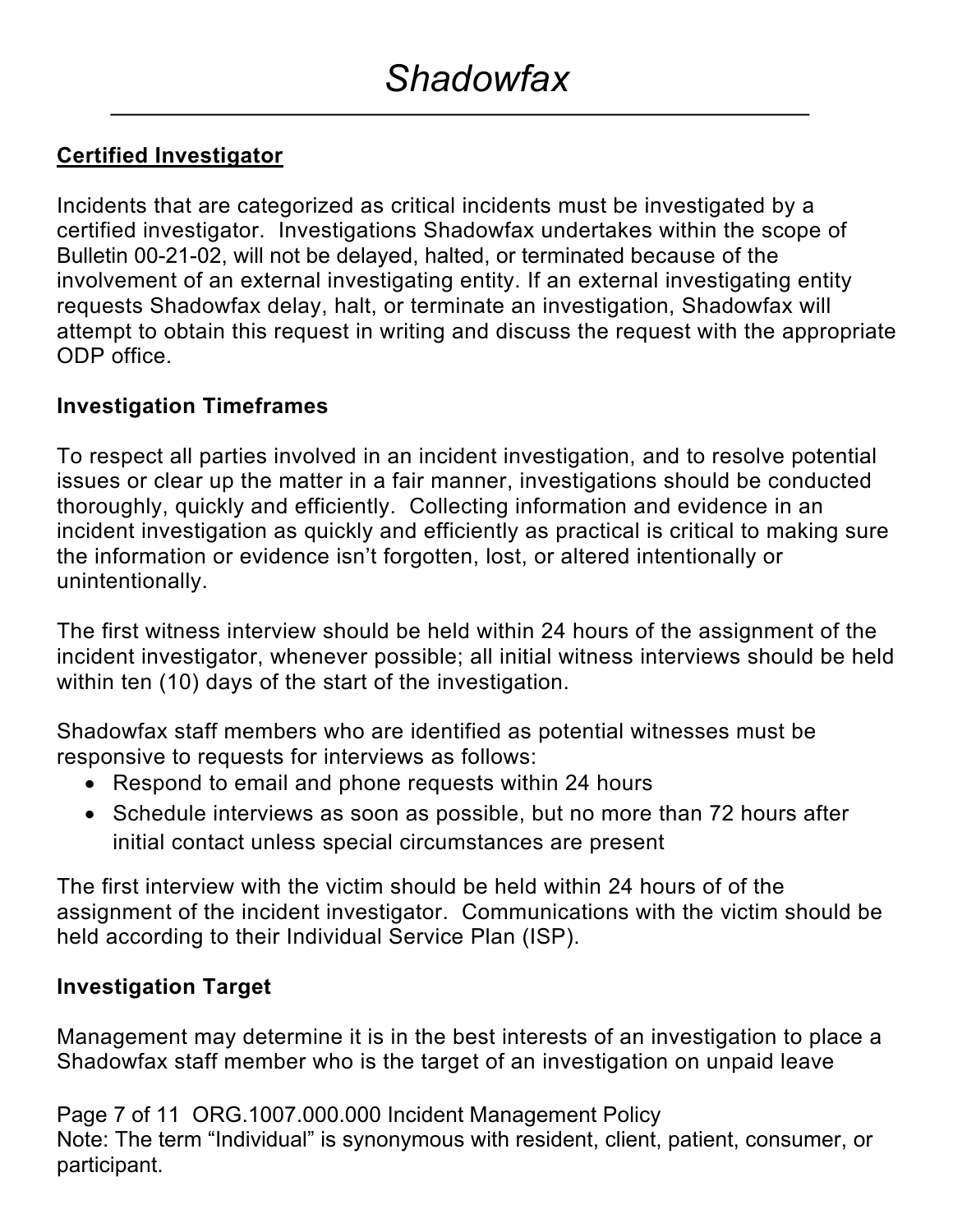pending investigation results, except for time the target/staff member participates in investigation activities such as interviews and data or evidence collection.

Upon the investigation's conclusion, depending on the results, management will determine:

- if the target/staff member may return to work
- if the target/staff member will receive full back-pay for the leave
- if any part of the suspension will be converted into disciplinary action
- if there will be any other or no disciplinary action

See policy HR.3015.000.000 Corrective Action and Discharge.

During the investigation, the target/staff member must be available during business hours for calls and emails and be available within three (3) hours for in-person meetings.

During the investigation, the target/staff member should be prepared to return to work on their next regularly scheduled shift after notice to return.

## **Administrative Review of Investigations**

At the conclusion of the investigation, the Administrative Review Team will review the Certified Investigator Report and make a determination about the outcome of the investigation. The Administrative Review Team members include the Quality Management Coordinator, Department Director and/or other parties that have been identified as responsible for making decisions about the individual's health and safety needs. An Administrative Review Team member must be familiar with the CI process. The investigator may be consulted for additional information but shall not participate in the final determination.

If the Administrative Review Team recommends termination, the Executive Committee must approve the termination prior to proceeding.

## **Certified Investigator Peer Review (CIPR) Process**

Page 8 of 11 ORG.1007.000.000 Incident Management Policy Note: The term "Individual" is synonymous with resident, client, patient, consumer, or participant.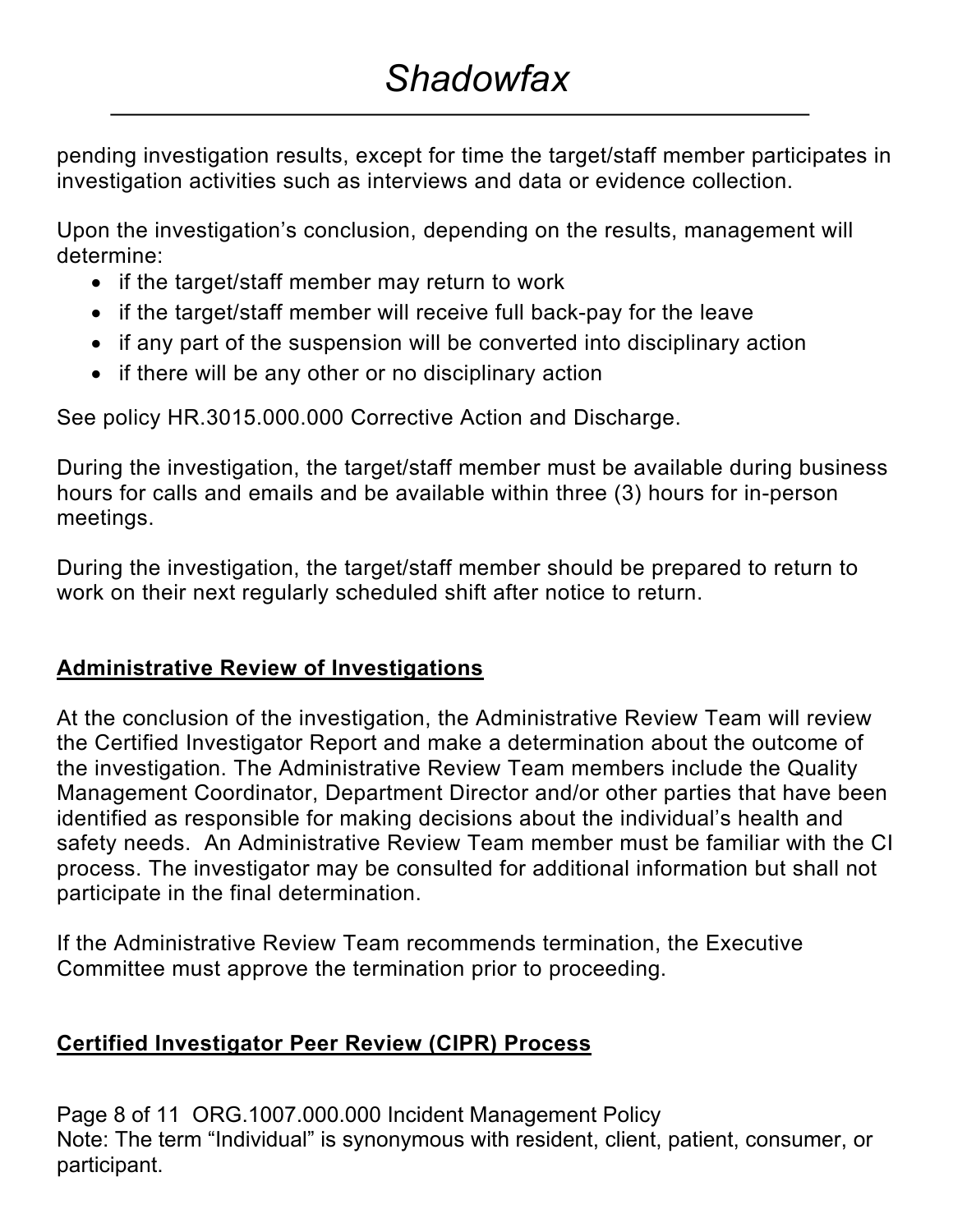All Shadowfax programs will develop, implement, and maintain written procedures to assess the quality of investigations according to the process outlined in the ODP CIPR manual to assist with:

- Evaluating and improving the quality of investigations
- Providing performance feedback directly to the Certified Investigator

### **Incident Report Review Process**

All Shadowfax programs will develop, implement, and maintain written procedures to review incident reports prior to finalization for accuracy and to ensure that the final report has all required elements to allow for the closure of the incident, including evidence of the implementation of corrective actions, which must be made available upon request by oversight entities.

### **Quality Management**

The Quality Management Team will monitor individual incident data monthly and make recommendations to mitigate risk, prevent recurring incidents, and implement corrective action. On a quarterly basis, incident reports will be reviewed in aggregate to determine if trends may be developing that warrant further intervention for the individual or systemic intervention, beyond what may have been taken in response to the individual incident and be incorporated into Quality Management Plans. For more information, see policy ORG.1011.000.000 Quality Management.

Shadowfax will:

- incorporate quality management principles and practices into incident management and risk management activities to assure the health, safety, and protection of rights for all individuals.
- integrate the principles of Everyday Lives into health and safety related quality improvement plans to assure that resulting outcomes are person centered and support choice
- use population-based evidence and individual data to analyze and monitor incident data to identify patterns, trends and, where possible, root causes,
- data and analysis should be organized into a written format and that supports routine and ongoing monitoring, corrective action and risk mitigation planning.

Page 9 of 11 ORG.1007.000.000 Incident Management Policy Note: The term "Individual" is synonymous with resident, client, patient, consumer, or participant.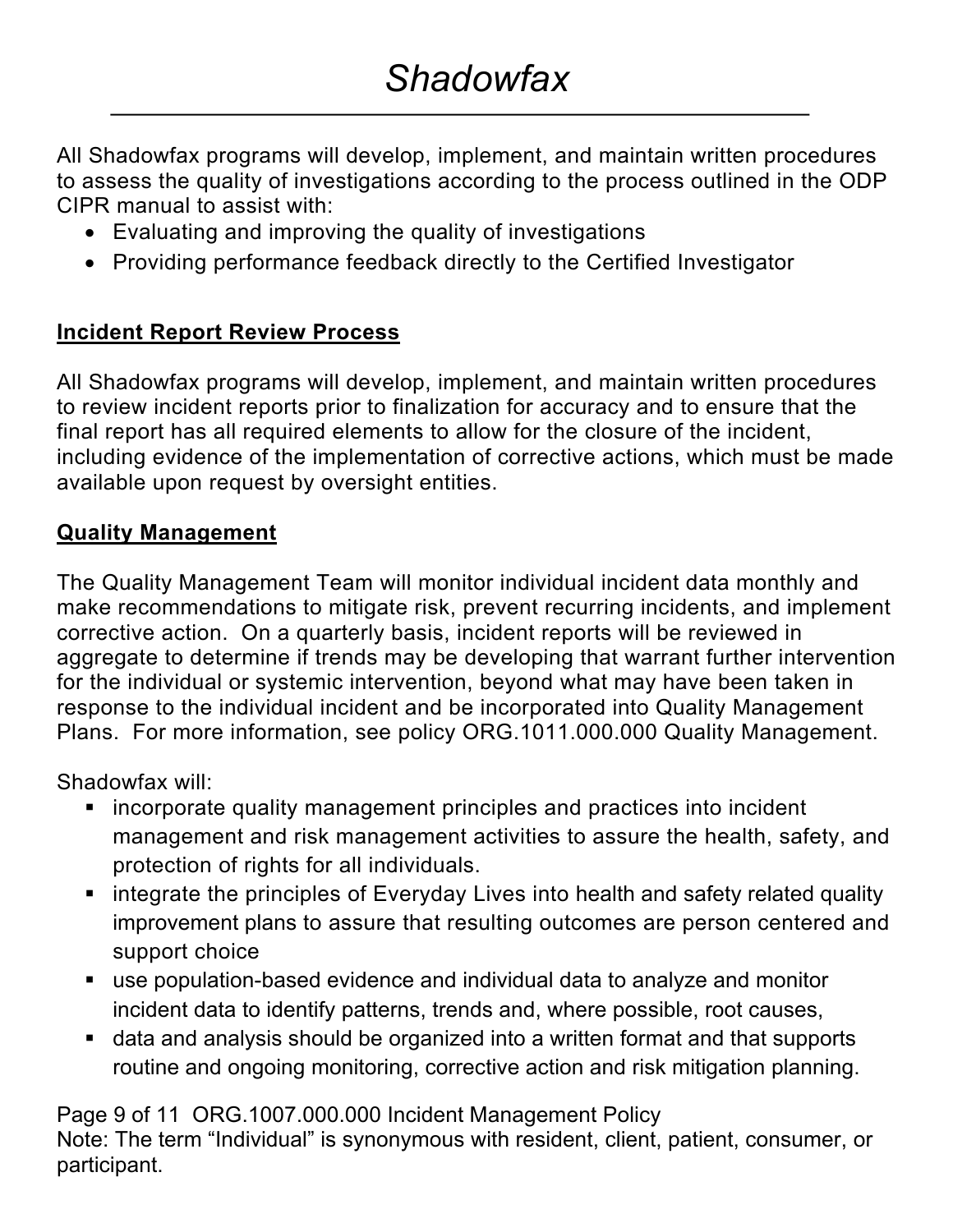- include incident management data monitoring and three-month trend analysis activities into quality management plans.
- create and maintain a method to communicate quality management, risk management, and incident management activities to appropriate stakeholders to implement risk mitigation, corrective action, training, technical assistance, or education plans.
- develop, implement, and maintain procedures to monitor incident data and take actions to mitigate risk, prevent recurring incidents, and implement corrective action
- complete and document the monitoring of each individual's incident data on a monthly basis

# VI. **OVERSIGHT**

Shadowfax's Compliance Committee or their designee(s) (the "Approved By") shall be in charge of the administration of this Policy. The Approved By responsibilities include:

1. Identifying the action steps to come into compliance and directives to maintain compliance and implement the action steps.

- 2. Periodically reviewing this Policy and monitoring compliance to it.
- 3. Training responsible parties on their obligations under the Policy.

Revision History

| <b>Name</b> | Date      | <b>Reason for Changes</b>                                                   | Version |
|-------------|-----------|-----------------------------------------------------------------------------|---------|
| <b>NPMS</b> | Jan. 2022 | Inserted investigation<br>timeframes, section on<br>investigation "target". | 2.0     |

Page 10 of 11 ORG.1007.000.000 Incident Management Policy Note: The term "Individual" is synonymous with resident, client, patient, consumer, or participant.